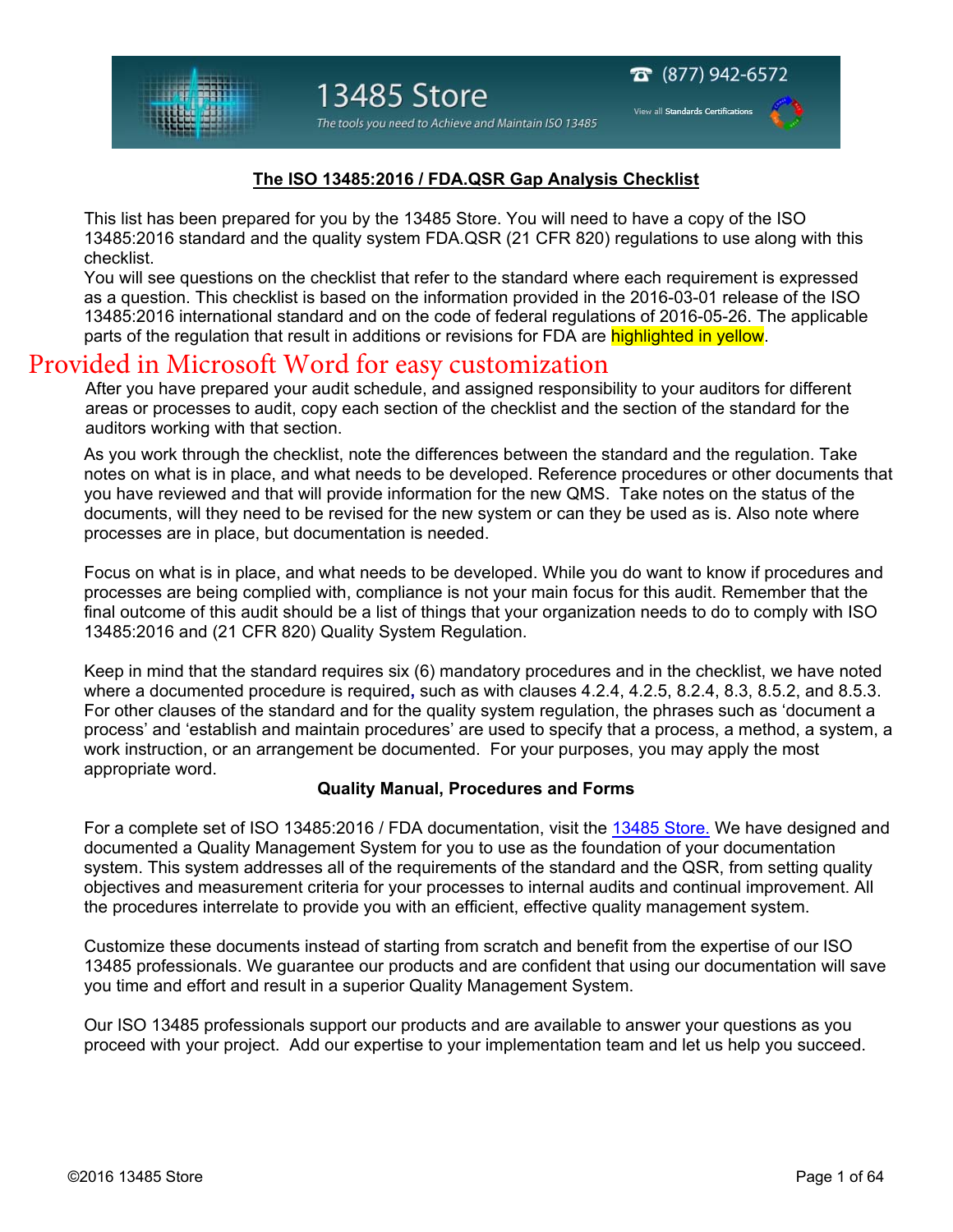

 $\bullet$  (877) 942-6572 13485 Store View all Standards Certifications

The tools you need to Achieve and Maintain ISO 13485

### **4 QUALITY MANAGEMENT SYSTEM**

|                                                                                                                                                          | <b>REQUIREMENTS</b>                                                                                                                                                     | <b>CURRENTLY IN PLACE</b>                 | <b>COMPLIANT</b><br>Yes / No | <b>ITEMS NEEDED</b> |  |  |  |
|----------------------------------------------------------------------------------------------------------------------------------------------------------|-------------------------------------------------------------------------------------------------------------------------------------------------------------------------|-------------------------------------------|------------------------------|---------------------|--|--|--|
|                                                                                                                                                          |                                                                                                                                                                         | (List documents or evidence)              | <b>Estimated %</b>           |                     |  |  |  |
|                                                                                                                                                          |                                                                                                                                                                         |                                           | Complete                     |                     |  |  |  |
| 4.1                                                                                                                                                      | <b>General Requirements</b>                                                                                                                                             |                                           |                              |                     |  |  |  |
| This clause asks you to identify how management applies the process approach to achieve the effective and efficient control of processes,                |                                                                                                                                                                         |                                           |                              |                     |  |  |  |
| resulting in maintaining the effectiveness of the quality system. Specifically, this section is looking for an overall process evaluation of all quality |                                                                                                                                                                         |                                           |                              |                     |  |  |  |
| related processes and their interrelationships. Look to see that your organizational processes are defined and documented.                               |                                                                                                                                                                         |                                           |                              |                     |  |  |  |
| 4.1.1                                                                                                                                                    | Is there a Quality Management System in place that has                                                                                                                  |                                           |                              |                     |  |  |  |
|                                                                                                                                                          | been established and documented to meet the                                                                                                                             |                                           |                              |                     |  |  |  |
|                                                                                                                                                          | requirements of the ISO 13485:2016 Standard and of the<br>applicable regulatory requirements?                                                                           |                                           |                              |                     |  |  |  |
|                                                                                                                                                          |                                                                                                                                                                         |                                           |                              |                     |  |  |  |
|                                                                                                                                                          | Are the role(s) undertaken by your company under the<br>regulatory requirements (as a manufacturer, distributor,<br>authorized representative, or importer) documented? | <b>Additions or revisions for FDA are</b> |                              |                     |  |  |  |
|                                                                                                                                                          |                                                                                                                                                                         |                                           |                              |                     |  |  |  |
|                                                                                                                                                          |                                                                                                                                                                         | highlighted in yellow                     |                              |                     |  |  |  |
|                                                                                                                                                          | Is the QMS established and maintained for the specific                                                                                                                  |                                           |                              |                     |  |  |  |
|                                                                                                                                                          | medical device(s) designed or manufactured, and meets<br>the requirements of (21 CFR Part 820) and part 820.5?                                                          |                                           |                              |                     |  |  |  |
|                                                                                                                                                          |                                                                                                                                                                         |                                           |                              |                     |  |  |  |
| 4.1.2                                                                                                                                                    | For the undertaken role(s), are the processes needed for<br>the QMS applied throughout the company?                                                                     |                                           |                              |                     |  |  |  |
|                                                                                                                                                          |                                                                                                                                                                         |                                           |                              |                     |  |  |  |
|                                                                                                                                                          |                                                                                                                                                                         |                                           |                              |                     |  |  |  |
|                                                                                                                                                          | Is a risk based approach to the control of processes<br>applied?                                                                                                        |                                           |                              |                     |  |  |  |
|                                                                                                                                                          |                                                                                                                                                                         |                                           |                              |                     |  |  |  |
|                                                                                                                                                          | Are the sequence and interaction of the processes                                                                                                                       |                                           |                              |                     |  |  |  |
|                                                                                                                                                          | determined?                                                                                                                                                             |                                           |                              |                     |  |  |  |
|                                                                                                                                                          |                                                                                                                                                                         |                                           |                              |                     |  |  |  |
| 4.1.3                                                                                                                                                    | Is the system maintained and is there evidence that its<br>effectiveness is maintained?                                                                                 |                                           |                              |                     |  |  |  |
|                                                                                                                                                          |                                                                                                                                                                         |                                           |                              |                     |  |  |  |